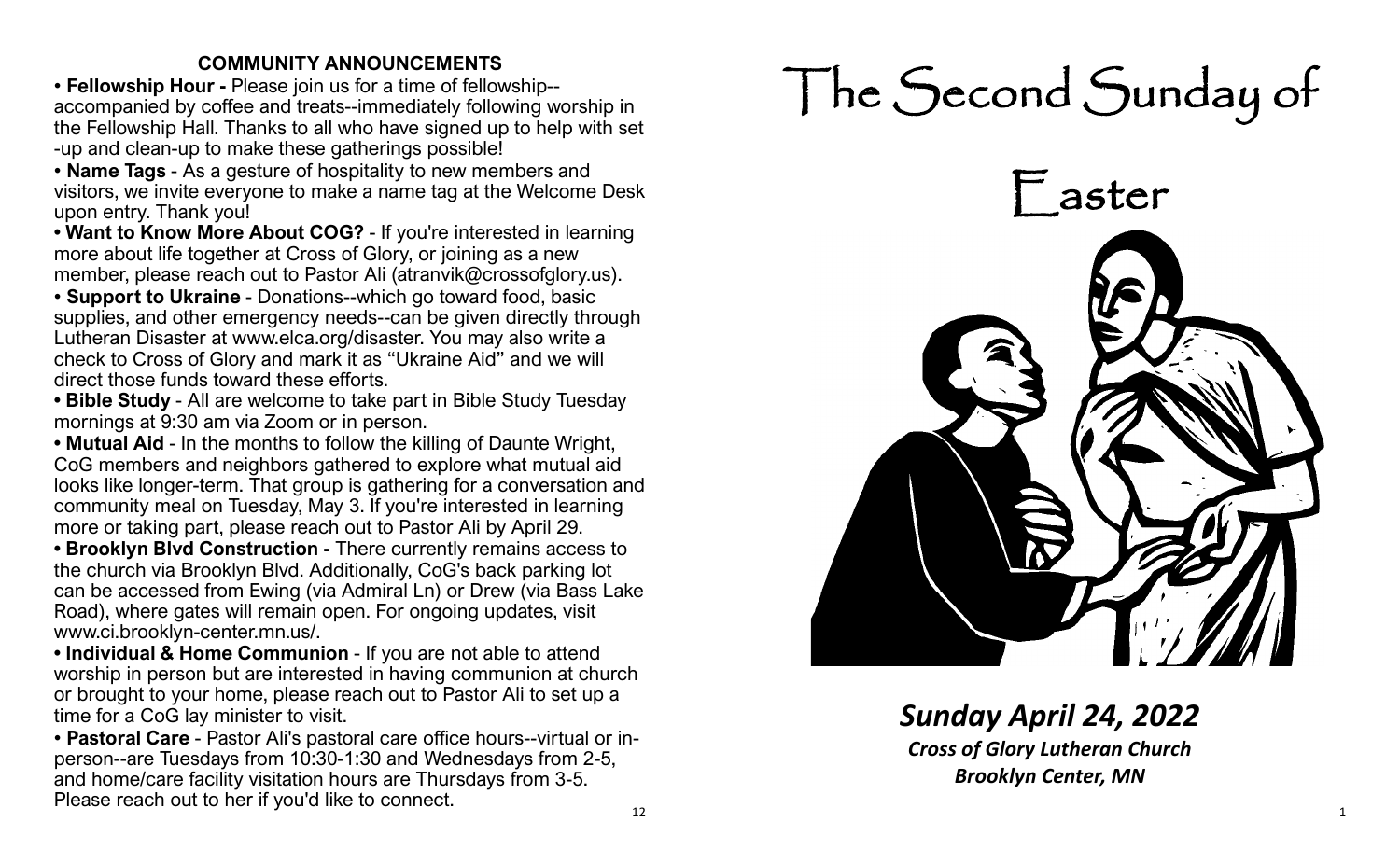# **PRELUDE**

### **WELCOME** Christ is risen. **He is risen indeed. Alleluia!**

# **CONFESSION + FORGIVNESS AT THE FONT**

*\*\*Please rise as you are able and face the baptismal font.\*\**

Refreshed by the resurrection we share in Christ Jesus, let us confess our sins and be cleansed by the gift of new life. **God of Life, we come to the water, thirsting for you and for your grace. Forgive us for our greed, our self-centeredness, our indifference, and for all the ways we cling to death even though you offer us life.** *Silence for reflection and repentance..*

We thank you, O God, for these waters where you make us new, leading us from death to life. We bless you, O God, that your Spirit comes to us like rains to our thirsting earth. We praise you, O God, for giving us the gift of your grace in these waters, and for showering us, day by day, with the gift of new life. **Amen!**

*You're invited to mark the sign of the cross on your forehead, remembering the gift of baptism.*

| <b>MUSIC</b>                                                                             | <b>God So Loved</b> | <b>Cash/Bergthold</b>                                                                                                                               |
|------------------------------------------------------------------------------------------|---------------------|-----------------------------------------------------------------------------------------------------------------------------------------------------|
| <b>Verse 1</b><br>Come all you weary<br>Come all you thirsty                             |                     | Come to the table He will satisfy<br>Taste of His goodness<br>Find what you're looking for                                                          |
| Come to the well that never runs<br>dry<br>Drink of the water<br>Come and thirst no more |                     | <b>Chorus 1</b><br>For God so loved the world that He<br>gave us<br>His one and only Son to save us<br>Whoever believes in Him will live<br>forever |
| <b>Verse 2</b><br>Come all you sinners<br>Come find His mercy                            |                     |                                                                                                                                                     |

# **DISMISSAL**

P: Go in peace and live as Christ's body. **A: Thanks be to God! POSTLUDE**

# **MUSIC CREDITS**

The Order of Service is from Evangelical Lutheran Worship which is commended for use in the Evangelical Lutheran Church in America.

Sundays and Seasons © 2020 Augsburg Fortress. Reprinted by permission under Augsburg Fortress Liturgies Annual License #024779. All rights reserved.

# **WORSHIP LEADERSHIP**

Pastor: Rev. Ali Tranvik Vocalist, choir, and handbell director: Keith J. Williams Pianist, vocalist, worship team director, tech director: Mark Trease Lector: Lois Tollefsrud Greeters: Ron and Lois Tollefsrud Communion: Cheryl Anderson, Dick Mero, Don Halverson, Gayle Merritt Technical Team: Ryan Bailey, Dawn Bailey, and Bill Bailey Ministers: The people of Cross of Glory

# **WEEKLY PRAYER LIST**

Please join us in lifting up these brothers and sisters in prayer:

*Mavis Wold Shar Lauster Norma Gilbertson Arlene Finke Marian Henjum Nancy Hengel Sharon Quick* 

*Sue Birch Chet Janasz Elaine Merila*

*Angela, granddaughter of Helen Slobodnik*

*Trish Hambrick and Dan Jacobson in the recent death of Trish's sister and brother -n-law The family of Desmon McNamara III in his recent passing*

*To be added or removed from the weekly prayer list, please contact the church office (*[office@crossofglory.us](mailto:office@crossofglory.us)*) or call 763-533-8602.*

11 You are also welcome to stop at our community prayer wall just outside the sanctuary to add a written prayer, fold it up and place it between the wooden pieces in the wall.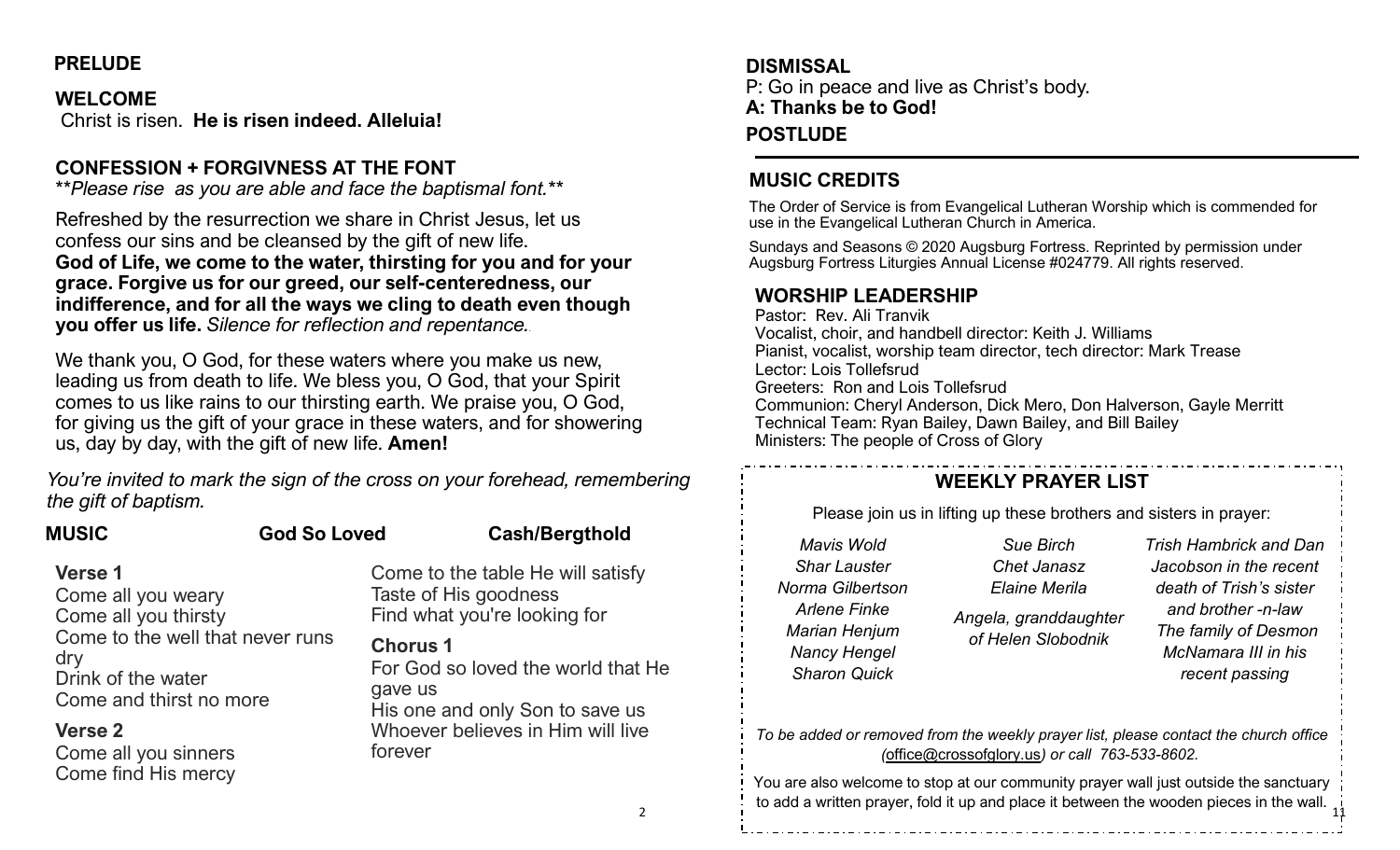# **LORD'S PRAYER**

Gathered together as one by the Holy Spirit, let us pray the prayer Jesus taught us...

**Our Father, who art in heaven, hallowed be thy name, thy kingdom come, thy will be done, on earth as it is in heaven. Give us this day our daily bread; and forgive us our trespasses, as we forgive those who trespass against us; and lead us not into temptation, but deliver us from evil. For thine is the kingdom, and the power, and the glory, forever and ever. Amen.** 

# **ANNOUNCEMENTS**

# **SENDING BLESSING**

P: Even in an aching world that's crying out for healing, the joy of Christ alive is our steady companion. The same Spirit that has sustained our sisters and brothers through the centuries promises to see us through these days. That we might hang on to hope, work for justice and peace, and celebrate the gifts of being loved and loving. We go proclaiming our hallelujahs, for Christ is risen. Alleluia and amen!

*\*\*Please rise as you're able.\*\**

#### *Refrain* I am wine, I am bread, give to all who thirst and hunger. **MUSIC Hallelujah, We Sing Your Praises ELW 535**

*Refrain*

**Verse 2**

Now he sends us all out,

strong in faith, free of doubt, strong in faith, free of doubt.

Tell to all the joyful gospel. *Refrain*

Hallelujah! We sing your praises, all our hearts are filled with gladness. Hallelujah! We sing your praises, all our hearts are filled with

gladness. *Repeat*

# **Verse 1**

Christ the Lord to us said: I am wine, I am bread,

# **Verse 3**

Bring all your failures Bring your addictions Come lay them down at the foot of the cross Jesus is waiting there With open arms

# **Chorus 2**

For God so loved the world that He gave us His one and only Son to save us Whoever believes in Him will live forever The power of hell forever defeated Now it is well I'm walking in freedom For God so loved God so loved the world

# **Bridge**

Praise God praise God From whom all blessings flow Praise Him praise Him For the wonders of His love

# **Chorus 3**

For God so loved the world that He gave us His one and only Son to save

# **Verse 4**

Bring all your failures Bring your addictions Come lay them down at the foot of the cross Jesus is waiting God so loved the world

# **GREETING**

P: Easter people, Jesus is alive! May his grace, love, and communion be with you all.

**A: And also with you.**

*\*\* You may be seated\*\**

## **MUSIC Living Hope Wickham/Johnson**

## **Verse 1**

How great the chasm that lay between us How high the mountain I could not climb In desperation I turned to heaven

Then through the darkness Your

loving-kindness Tore through the shadows of my

soul The work is finished the end is written

And spoke Your name into the night Jesus Christ my living hope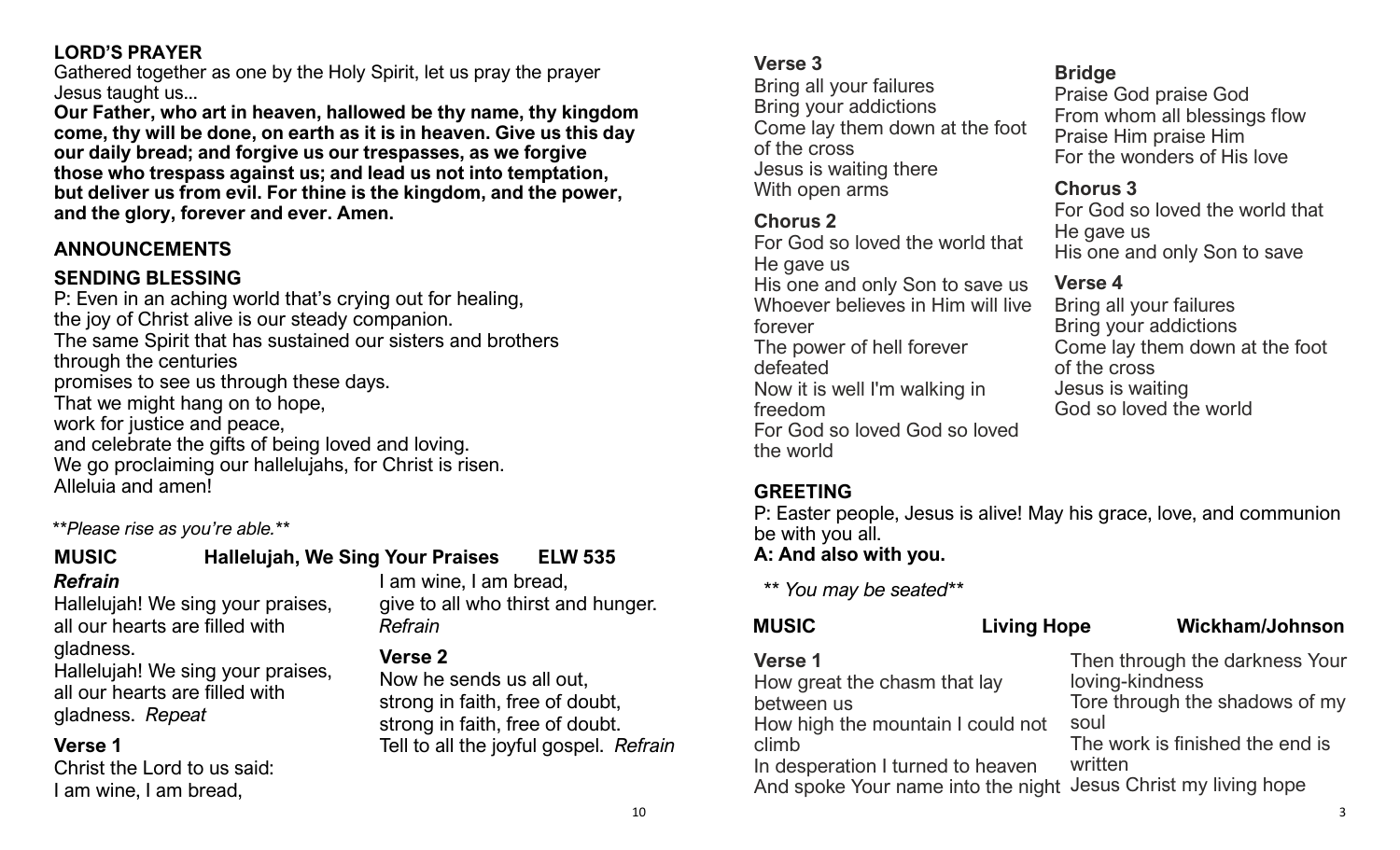Who could imagine so great a mercy What heart could fathom such

boundless grace

The God of ages stepped down from glory

To wear my sin and bear my shame

The cross has spoken I am forgiven

The King of kings calls me His own

Beautiful Savior I'm Yours forever Jesus Christ my living hope

## **Chorus**

Hallelujah praise the One who set me free Hallelujah death has lost its grip

# **PRAYER OF THE DAY**

Pastor: The Lord be with you.

### **All: And also with you.**

Pastor: Let's pray together…

**All: O God of life, you reach out to us in the midst of our fears, with the wounded hands of your risen son. By your Spirit's breath revive our faith in your mercy, and strengthen us to be the body of your Son, Jesus Christ, our Savior and Lord. Amen.**

on me

You have broken every chain There's salvation in Your name Jesus Christ my living hope

# **Verse 3**

Then came the morning that sealed the promise Your buried body began to breathe Out of the silence the Roaring Lion Declared the grave has no claim on me (REPEAT) Jesus Yours is the victory whoa

# **Ending**

Jesus Christ my living hope Oh God You are my living hope

# **SHARING OF THE PEACE**

P: The peace of the risen Christ be with you always.

# **A: And also with you.**

P: Let's share a sign of God's peace with one another.

*\*\* Please be seated \*\**

# **BLESSING OF THE OFFERING**

*Offering can be placed in the plates located just outside the sanctuary, sent to the church (5929 Brooklyn Blvd), or given online via our secure giving page located at [www.crossofglory.us](http://www.crossofglory.us). Thank you for your generously sharing what God has first given us.*

# **MUSIC Spirit of the Living God**

Spirit of the living God, Fall fresh on me. Spirit of the living God, Fall fresh on me.

Break me, melt me, mold me, fill me. Spirit of the living God, Fall fresh on me. *Repeated.*

## **PRAYERS OF THE PEOPLE**

P: God of life… **A: Move us in prayer.**

# **WITNESSING RESURRECTION**

*Throughout the Easter season, we will be relying on one another to help us witness the resurrection that's unfolding around us. We invite you to send us photos of resurrection--glimpses of new life- that you notice in your daily lives. We will incorporate them into this time of reflection each week, in which you're invited to prayerfully ponder the new life that is emerging all around.*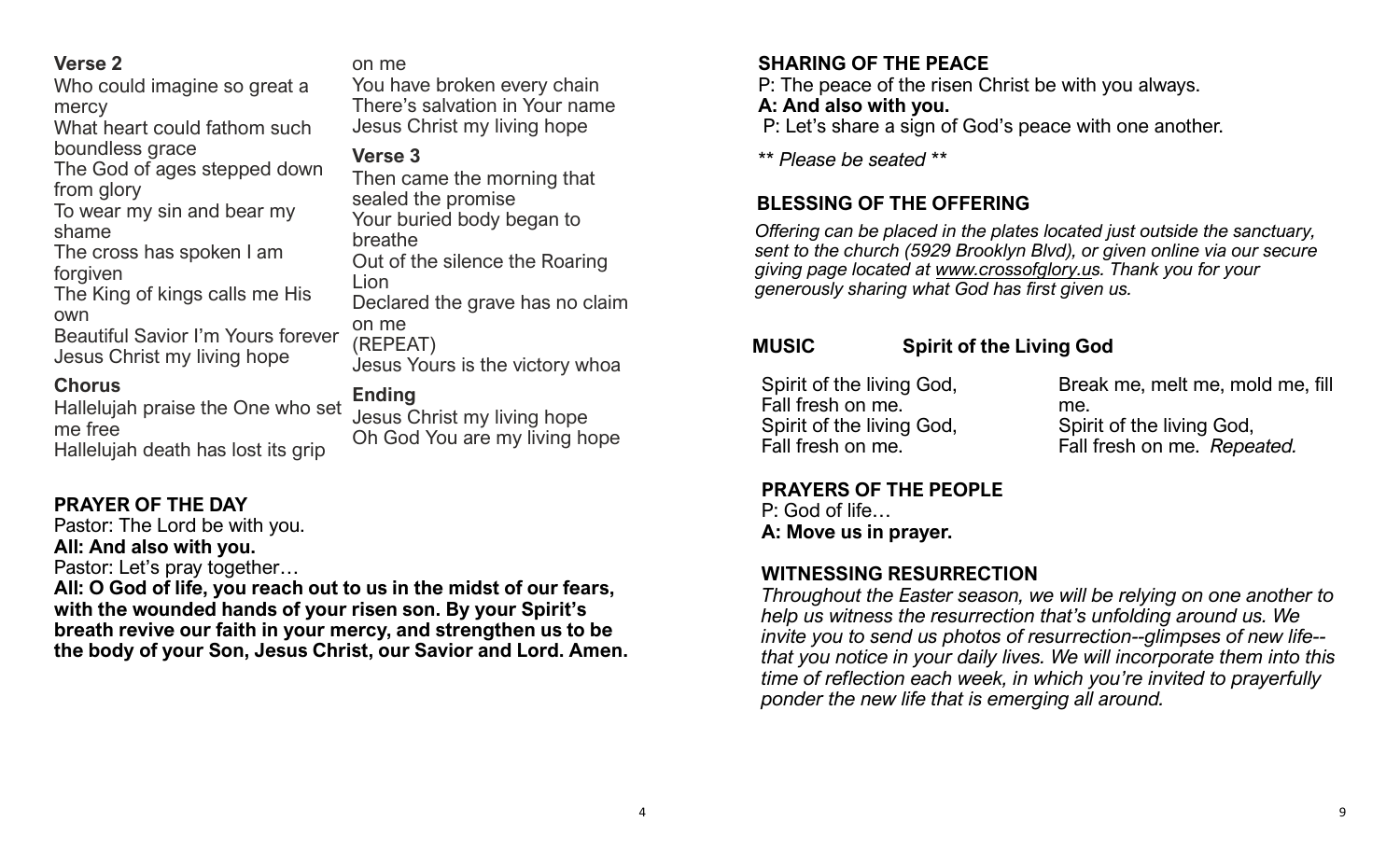#### *Refrain*

Healer of our ev'ry ill, light of each tomorrow, give us peace beyond our fear, and hope beyond our sorrow.

#### **Verse 1**

You who know our fears and sadness, grace us with your peace and gladness; Spirit of all comfort, fill our hearts. *Refrain*

# **CONFESSION OF FAITH Apostles Creed**

**I believe in God, the Father almighty, creator of heaven and earth. I believe in Jesus Christ, God's only Son, our Lord, who was conceived by the Holy Spirit, born of the virgin Mary, suffered under Pontius Pilate, was crucified, died, and was buried; he descended to the dead. On the third day he rose again; he ascended into heaven, he is seated at the right hand of the Father, and he will come to judge the living and the dead. I believe in the Holy Spirit, the holy catholic church, the communion of saints, the forgiveness of sins, the resurrection of the body, and the life everlasting. Amen** *\*\* Please stand as you are able \*\**

# **MUSIC Healer of our Every Ill ELW 612**

## **Verse 2**

In the pain and joy beholding how your grace is still unfolding, give us all your vision, God of love. *Refrain*

### **Verse 3**

Give us strength to love each other, ev'ry sister, ev'ry brother; Spirit of all kindness, be our guide. *Refrain*

In Christ alone my hope is found He is my light my strength my

Firm through the fiercest drought

What heights of love what depths

Here in the love of Christ I stand

In Christ alone who took on flesh Fullness of God in helpless babe

Scorned by the ones He came to

Till on that cross as Jesus died The wrath of God was satisfied For every sin on Him was laid Here in the death of Christ I live

This Cornerstone this solid

When fears are stilled when

My Comforter my All in All

**Verse 1**

song

**Ground** 

and storm

of peace

**Verse 2**

save

strivings cease

This gift of love and

righteousness

**MUSIC** In Christ Alone Getty/Townend

# **Verse 3**

There in the ground His body lay Light of the world by darkness slain

Then bursting forth in glorious Day

Up from the grave He rose again And as He stands in victory Sin's curse has lost its grip on me For I am His and He is mine Bought with the precious blood of **Christ** 

### **Verse 4**

No guilt in life no fear in death This is the power of Christ in me From life's first cry to final breath Jesus commands my destiny No power of hell no scheme of man

Can ever pluck me from His hand Till He returns or calls me home Here in the power of Christ I'll stand

## **SCRIPTURE READING: Psalm 118:14-29**

5

The LORD is my strength and my might; he has become my salvation. There are glad songs of victory in the tents of the righteous: 'The right hand of the LORD does valiantly; the right hand of the LORD is exalted;